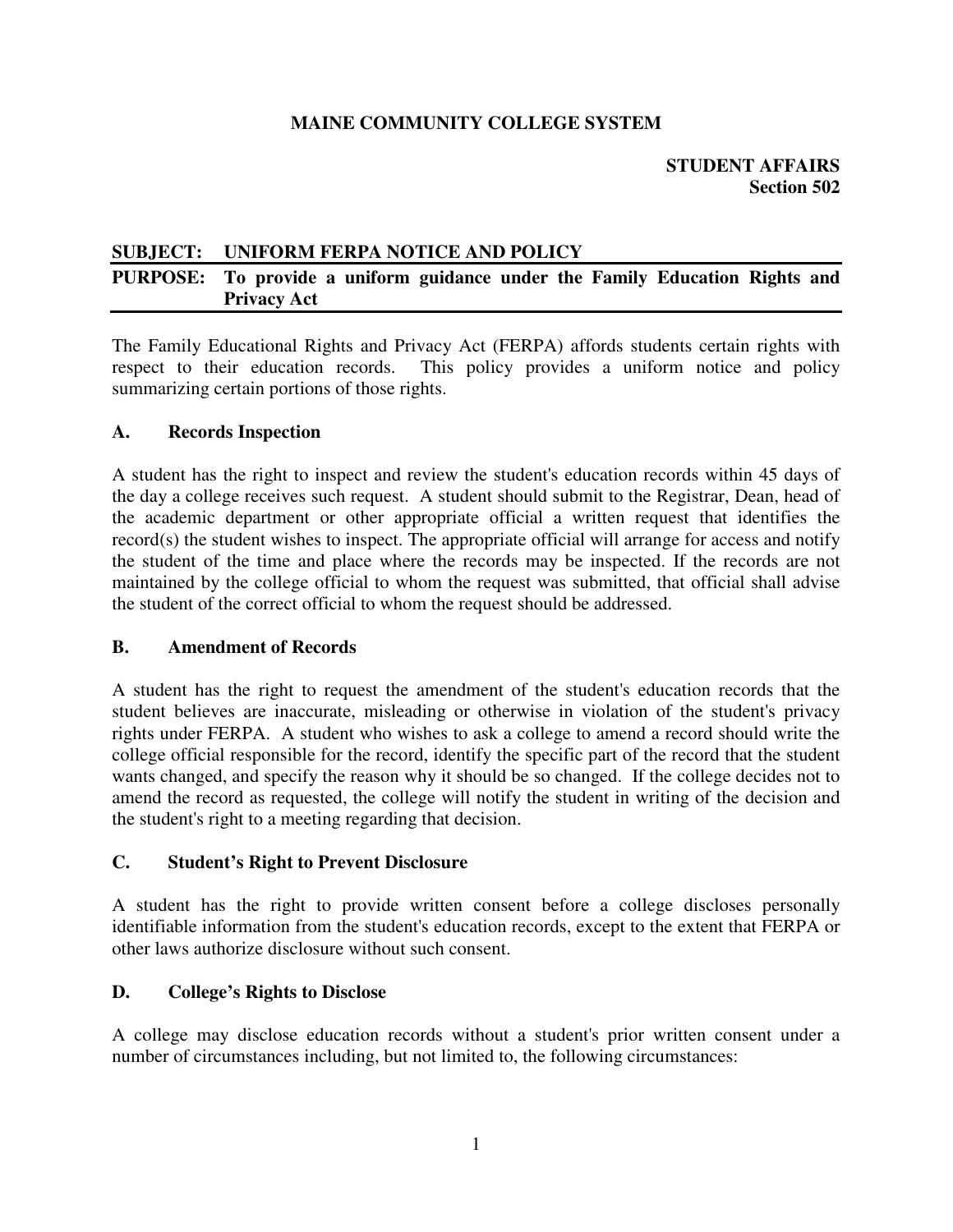## **1. Health or Safety Emergency**

A college may disclose education records without a student's prior written consent under the FERPA exception for an emergency that poses an imminent threat to health or safety.

# **2. Directory Information**

Unless a student withholds consent by use of an opt-out form that the colleges shall provide to each student, a college may disclose certain education records without a student's prior written consent under the FERPA exception for directory information. FERPA permits MCCS to determine whether to recognize the concept of directory information and, if so, how to define such information and the circumstances of its disclosure. MCCS recognizes directory information only for use in its own purposes, publications, recognition of students, and efforts to help students access specific employment opportunities. In those instances, directory information includes a student's full name; hometown; date of birth; the fact that a student is or was enrolled; enrollment status (e.g., full-time, half-time or less than half-time); class level and majors/minors; dates of attendance; degrees, honors or awards received; cumulative credit hours; participation in officially recognized activities and sports; certain biographical information of athletes; and photograph.

For clarity, directory information does not include a student's identification number, mailing and permanent address(es); telephone number(s); parents' names and addresses; GPA or grades; current schedule; information on academic standing (probation, disqualification, etc.) or whether student is eligible to return to school; accounts receivable balance; disciplinary records; financial records of parents; student employment records; psychiatric or psychological records; and copies of transcripts from other schools or colleges.

In all other instances, MCCS regards such information to be part of a student's education record protected from other disclosure under both FERPA and pertinent state law exceptions to the Freedom of Access Act.

## **3. School Officials with Legitimate Educational Interests**

A college may disclose education records without a student's prior written consent to school officials under the FERPA exception for legitimate educational interests. For purposes of this provision, a "school official" is a person employed by a college and/or the MCCS in an administrative, supervisory, academic or research, or support staff position (including security and health personnel); a person or company with whom a college has contracted as its agent to provide a service instead of using college employees or officials (such as an attorney, auditor or collection agent); or a student serving on an official committee such as a disciplinary or grievance committee, or assisting another school official in performing his or her tasks. A school official has a "legitimate educational interest" if the official needs to review an education record in order to fulfill his or her professional responsibilities for a college.